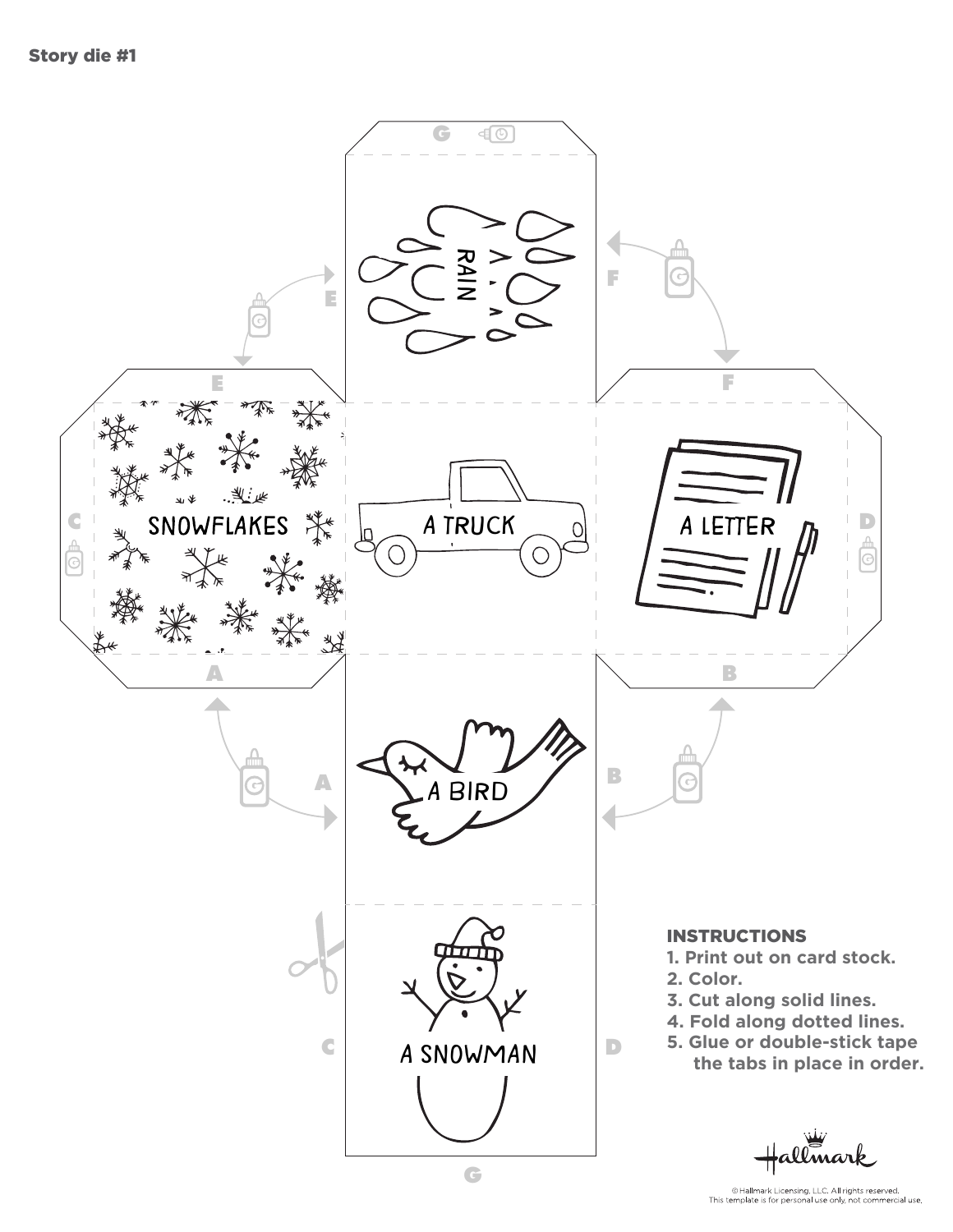

<sup>©</sup> Hallmark Licensing, LLC. All rights reserved.<br>This template is for personal use only, not commercial use.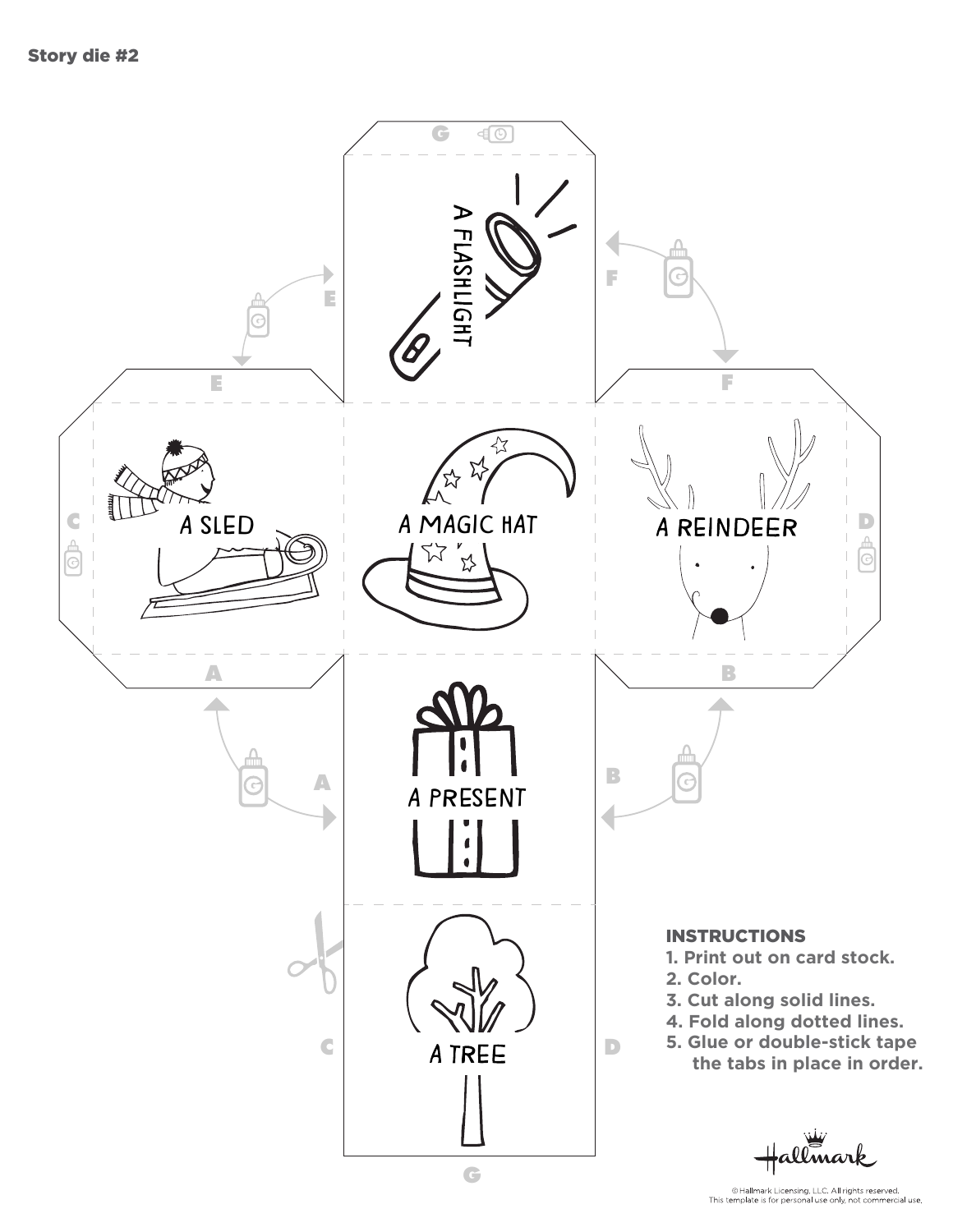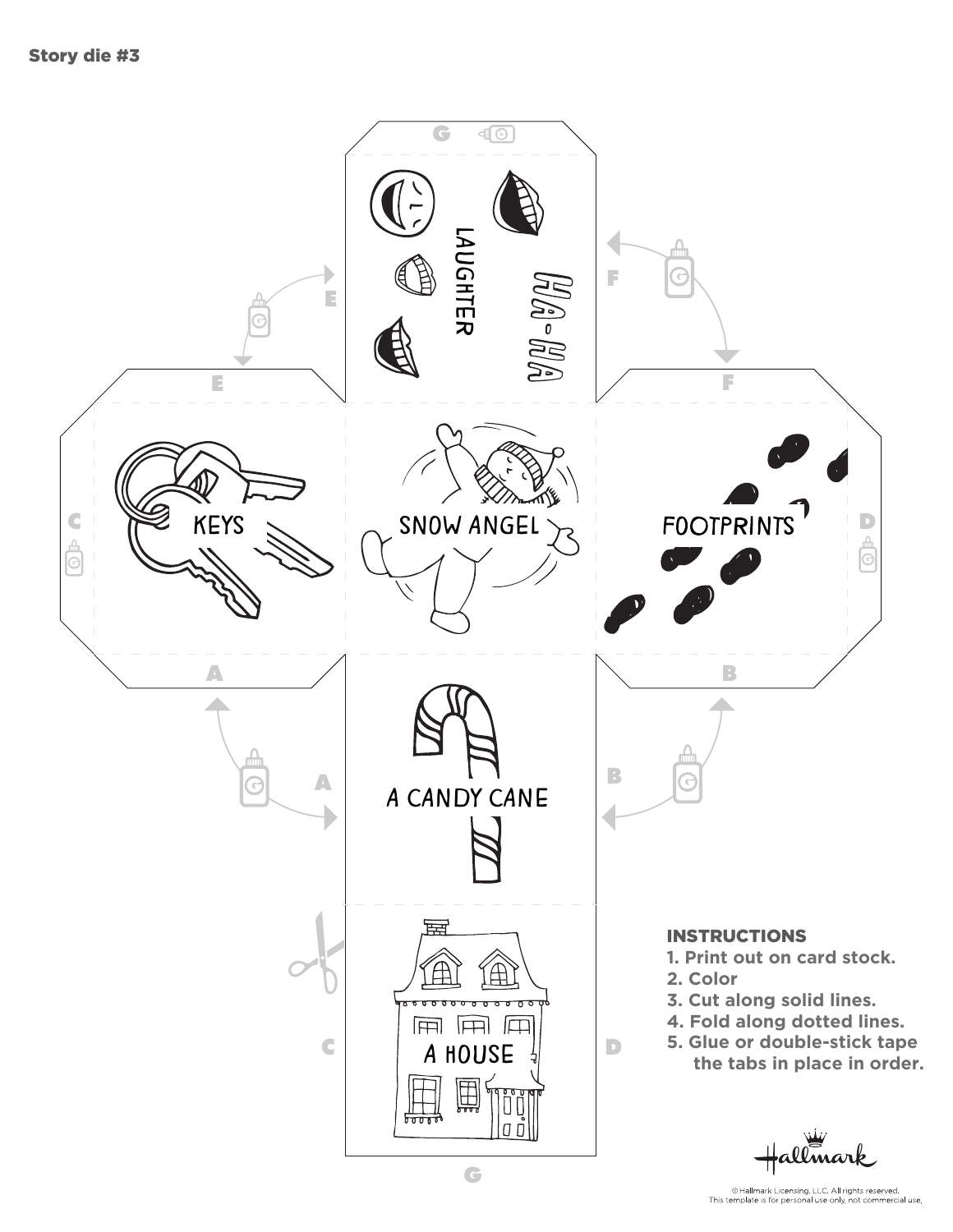